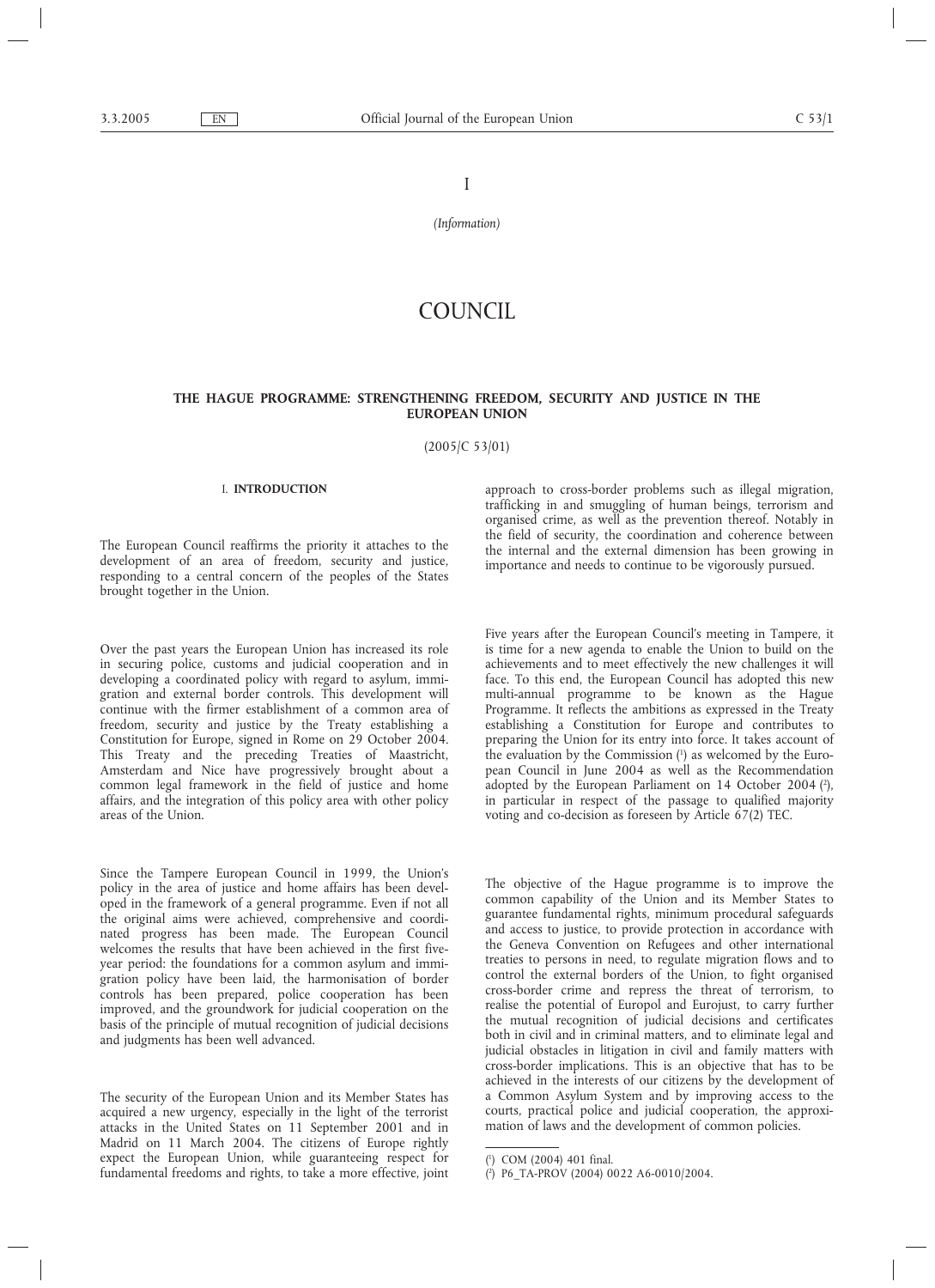A key element in the near future will be the prevention and suppression of terrorism. A common approach in this area should be based on the principle that when preserving national security, the Member States should take full account of the security of the Union as a whole. In addition, the European Council will be asked to endorse in December 2004 the new European Strategy on Drugs 2005-2012 that will be added to this programme.

The European Council considers that the common project of strengthening the area of freedom, security and justice is vital to securing safe communities, mutual trust and the rule of law throughout the Union. Freedom, justice, control at the external borders, internal security and the prevention of terrorism should henceforth be considered indivisible within the Union as a whole. An optimal level of protection of the area of freedom, security and justice requires multi-disciplinary and concerted action both at EU level and at national level between the competent law enforcement authorities, especially police, customs and border guards.

In the light of this Programme, the European Council invites the Commission to present to the Council an Action Plan in 2005 in which the aims and priorities of this programme will be translated into concrete actions. The plan shall contain a timetable for the adoption and implementation of all the actions. The European Council calls on the Council to ensure that the timetable for each of the various measures is observed. The Commission is invited to present to the Council a yearly report on the implementation of the Hague programme ('scoreboard').

## II. **GENERAL ORIENTATIONS**

## 1. **General principles**

The programme set out below seeks to respond to the challenge and the expectations of our citizens. It is based on a pragmatic approach and builds on ongoing work arising from the Tampere programme, current action plans and an evaluation of first generation measures. It is also grounded in the general principles of subsidiarity, proportionality, solidarity and respect for the different legal systems and traditions of the Member States.

The Treaty establishing a Constitution of Europe (hereinafter 'the Constitutional Treaty') served as a guideline for the level of ambition, but the existing Treaties provide the legal basis for Council action until such time as the Constitutional Treaty takes effect. Accordingly, the various policy areas have been examined to determine whether preparatory work or studies could already commence, so that measures provided for in the Constitutional Treaty can be taken as soon as it enters into force.

Fundamental rights, as guaranteed by the European Convention on Human Rights and the Charter of Fundamental Rights in Part II of the Constitutional Treaty, including the explanatory notes, as well as the Geneva Convention on Refugees, must be fully respected. At the same time, the programme aims at real and substantial progress towards enhancing mutual confidence and promoting common policies to the benefit of all our citizens.

## 2. **Protection of fundamental rights**

Incorporating the Charter into the Constitutional Treaty and accession to the European Convention for the protection of human rights and fundamental freedoms will place the Union, including its institutions, under a legal obligation to ensure that in all its areas of activity, fundamental rights are not only respected but also actively promoted.

In this context, the European Council, recalling its firm commitment to oppose any form of racism, antisemitism and xenophobia as expressed in December 2003, welcomes the Commission's communication on the extension of the mandate of the European Monitoring Centre on Racism and Xenophobia towards a Human Rights Agency.

#### 3. **Implementation and evaluation**

The evaluation by the Commission of the Tampere programme (1 ) showed a clear need for adequate and timely implementation and evaluation of all types of measures in the area of freedom, security and justice.

It is vital for the Council to develop in 2005 practical methods to facilitate timely implementation in all policy areas: measures requiring national authorities' resources should be accompanied by proper plans to ensure more effective implementation, and the length of the implementation period should be more closely related to the complexity of the measure concerned. Regular progress reports by the Commission to the Council during the implementation period should provide an incentive for action in Member States.

Evaluation of the implementation as well as of the effects of all measures is, in the European Council's opinion, essential to the effectiveness of Union action. The evaluations undertaken as from 1 July 2005 must be systematic, objective, impartial and efficient, while avoiding too heavy an administrative burden on national authorities and the Commission. Their goal should be to address the functioning of the measure and to suggest solutions for problems encountered in its implementation and/or application. The Commission should prepare a yearly evaluation report of measures to be submitted to the Council and to inform the European Parliament and the national parliaments.

<sup>(</sup> 1 ) COM(2004) 401 final.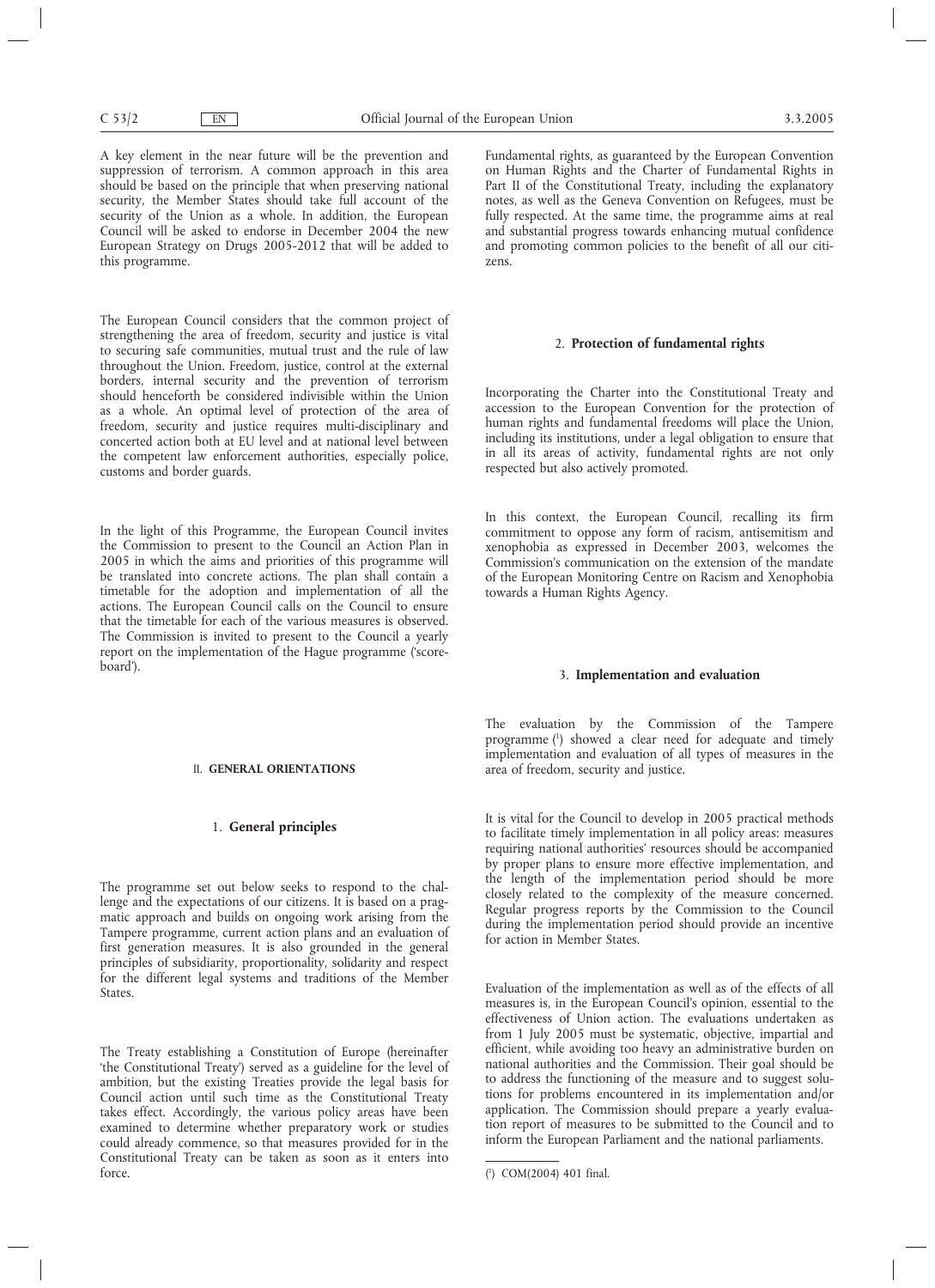The European Commission is invited to prepare proposals, to be tabled as soon as the Constitutional Treaty has entered into force, relating to the role of the European Parliament and national parliaments in the evaluation of Eurojust's activities and the scrutiny of Europol's activities.

## 4. **Review**

Since the programme will run for a period during which the Constitutional Treaty will enter into force, a review of its implementation is considered to be useful. To that end, the Commission is invited to report by the entry into force of the Constitutional Treaty (1 November 2006) to the European Council on the progress made and to propose the necessary additions to the programme, taking into account the changing legal basis as a consequence of its entry into force.

#### III. **SPECIFIC ORIENTATIONS**

## 1. **Strengthening freedom**

#### 1.1. *Citizenship of the Union*

The right of all EU citizens to move and reside freely in the territory of the Member States is the central right of citizenship of the Union. Practical significance of citizenship of the Union will be enhanced by full implementation of Directive 2004/38 (1 ), which codifies Community law in this field and brings clarity and simplicity. The Commission is asked to submit in 2008 a report to the Council and the European Parliament, accompanied by proposals, if appropriate, for allowing EU citizens to move within the European Union on similar terms to nationals of a Member State moving around or changing their place of residence in their own country, in conformity with established principles of Community law.

The European Council encourages the Union's institutions, within the framework of their competences, to maintain an open, transparent and regular dialogue with representative associations and civil society and to promote and facilitate citizens' participation in public life. In particular, the European Council invites the Council and the Commission to give special attention to the fight against anti-semitism, racism and xenophobia.

1.2. *Asylum, migration and border policy*

International migration will continue. A comprehensive approach, involving all stages of migration, with respect to the root causes of migration, entry and admission policies and integration and return policies is needed.

To ensure such an approach, the European Council urges the Council, the Member States and the Commission to pursue coordinated, strong and effective working relations between those responsible for migration and asylum policies and those responsible for other policy fields relevant to these areas.

The ongoing development of European asylum and migration policy should be based on a common analysis of migratory phenomena in all their aspects. Reinforcing the collection, provision, exchange and efficient use of up-to-date information and data on all relevant migratory developments is of key importance.

The second phase of development of a common policy in the field of asylum, migration and borders started on 1 May 2004. It should be based on solidarity and fair sharing of responsibility including its financial implications and closer practical cooperation between Member States: technical assistance, training, and exchange of information, monitoring of the adequate and timely implementation and application of instruments as well as further harmonisation of legislation.

The European Council, taking into account the assessment by the Commission and the strong views expressed by the European Parliament in its Recommendation (2), asks the Council to adopt a decision based on Article 67(2) TEC immediately after formal consultation of the European Parliament and no later than 1 April 2005 to apply the procedure provided for in Article 251 TEC to all Title IV measures to strengthen freedom, subject to the Nice Treaty, except for legal migration.

1.3. *A Common European Asylum System*

The aims of the Common European Asylum System in its second phase will be the establishment of a common asylum procedure and a uniform status for those who are granted asylum or subsidiary protection. It will be based on the full and inclusive application of the Geneva Convention on Refugees and other relevant Treaties, and be built on a thorough and complete evaluation of the legal instruments that have been adopted in the first phase.

<sup>(</sup> 1 ) Directive 2004/38/EC of the European Parliament and of the Council of 29 April 2004 on the right of citizens of the Union and their family members to move and reside freely within the territory of the Member States amending Regulation (EEC) No 1612/68 and repealing Directives 64/221/EEC, 68/360/EEC, 72/194/EEC, 73/148/EEC, 75/34/EEC, 75/35/EEC, 90/364/EEC, 90/365/EEC and 93/96/EEC (OJ L 158 of 30.4.2004, p. 77). (

<sup>2</sup> ) P6\_TA-PROV (2004) 0022 A6-0010/2004.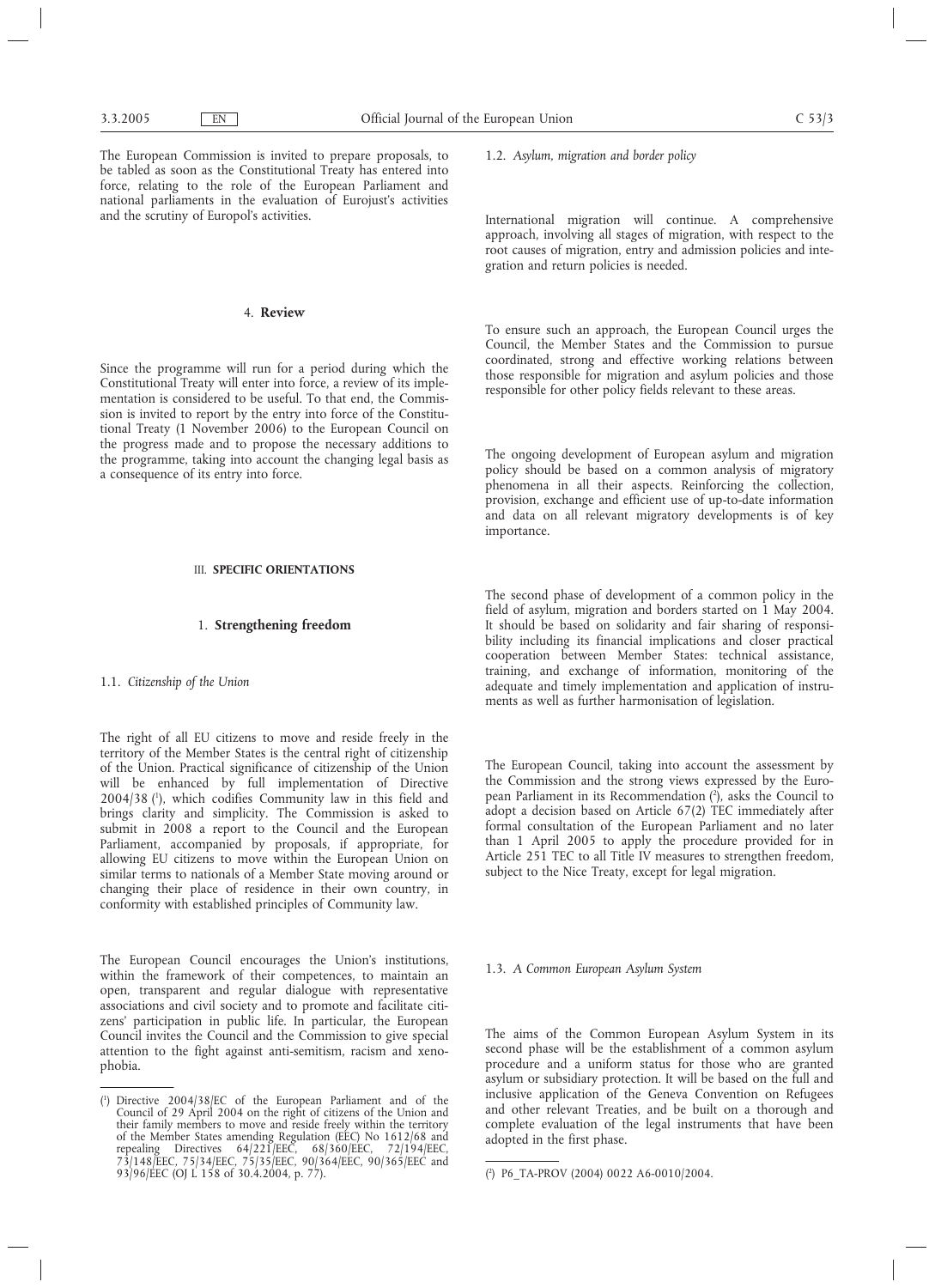The European Council urges the Member States to implement fully the first phase without delay. In this regard the Council should adopt unanimously, in conformity with article 67(5) TEC, the Asylum Procedures Directive as soon as possible. The Commission is invited to conclude the evaluation of first-phase legal instruments in 2007 and to submit the second-phase instruments and measures to the Council and the European Parliament with a view to their adoption before the end of 2010. In this framework, the European Council invites the Commission to present a study on the appropriateness, the possibilities and the difficulties, as well as the legal and practical implications of joint processing of asylum applications within the Union. Furthermore a separate study, to be conducted in close consultation with the UNHCR, should look into the merits, appropriateness and feasibility of joint processing of asylum applications outside EU territory, in complementarity with the Common European Asylum System and in compliance with the relevant international standards.

The European Council invites the Council and the Commission to establish in 2005 appropriate structures involving the national asylum services of the Member States with a view to facilitating practical and collaborative cooperation. Thus Member States will be assisted, *inter alia*, in achieving a single procedure for the assessment of applications for international protection, and in jointly compiling, assessing and applying information on countries of origin, as well as in addressing particular pressures on the asylum systems and reception capacities resulting, *inter alia*, from their geographical location. After a common asylum procedure has been established, these structures should be transformed, on the basis of an evaluation, into a European support office for all forms of cooperation between Member States relating to the Common European Asylum System.

The European Council welcomes the establishment of the new European Refugee Fund for the period 2005-2010 and stresses the urgent need for Member States to maintain adequate asylum systems and reception facilities in the run-up to the establishment of a common asylum procedure. It invites the Commission to earmark existing Community funds to assist Member States in the processing of asylum applications and in the reception of categories of third-country nationals. It invites the Council to designate these categories on the basis of a proposal to be submitted by the Commission in 2005.

1.4. *Legal migration and the fight against illegal employment*

Legal migration will play an important role in enhancing the knowledge-based economy in Europe, in advancing economic development, and thus contributing to the implementation of the Lisbon strategy. It could also play a role in partnerships with third countries.

The European Council emphasizes that the determination of volumes of admission of labour migrants is a competence of the Member States. The European Council, taking into account the outcome of discussions on the Green Paper on labour migration, best practices in Member States and its relevance for implementation of the Lisbon strategy, invites the Commission to present a policy plan on legal migration including admission procedures capable of responding promptly to fluctuating demands for migrant labour in the labour market before the end of 2005.

As the informal economy and illegal employment can act as a pull factor for illegal immigration and can lead to exploitation, the European Council calls on Member States to reach the targets for reducing the informal economy set out in the European employment strategy.

1.5. *Integration of third-country nationals*

Stability and cohesion within our societies benefit from the successful integration of legally resident third-country nationals and their descendants. To achieve this objective, it is essential to develop effective policies, and to prevent the isolation of certain groups. A comprehensive approach involving stakeholders at the local, regional, national, and EU level is therefore essential.

While recognising the progress that has already been made in respect of the fair treatment of legally resident third-country nationals in the EU, the European Council calls for the creation of equal opportunities to participate fully in society. Obstacles to integration need to be actively eliminated.

The European Council underlines the need for greater coordination of national integration policies and EU initiatives in this field. In this respect, the common basic principles underlying a coherent European framework on integration should be established.

These principles, connecting all policy areas related to integration, should include at least the following aspects.

Integration:

- is a continuous, two-way process involving both legally resident third-country nationals and the host society,
- includes, but goes beyond, anti-discrimination policy,
- implies respect for the basic values of the European Union and fundamental human rights,
- requires basic skills for participation in society,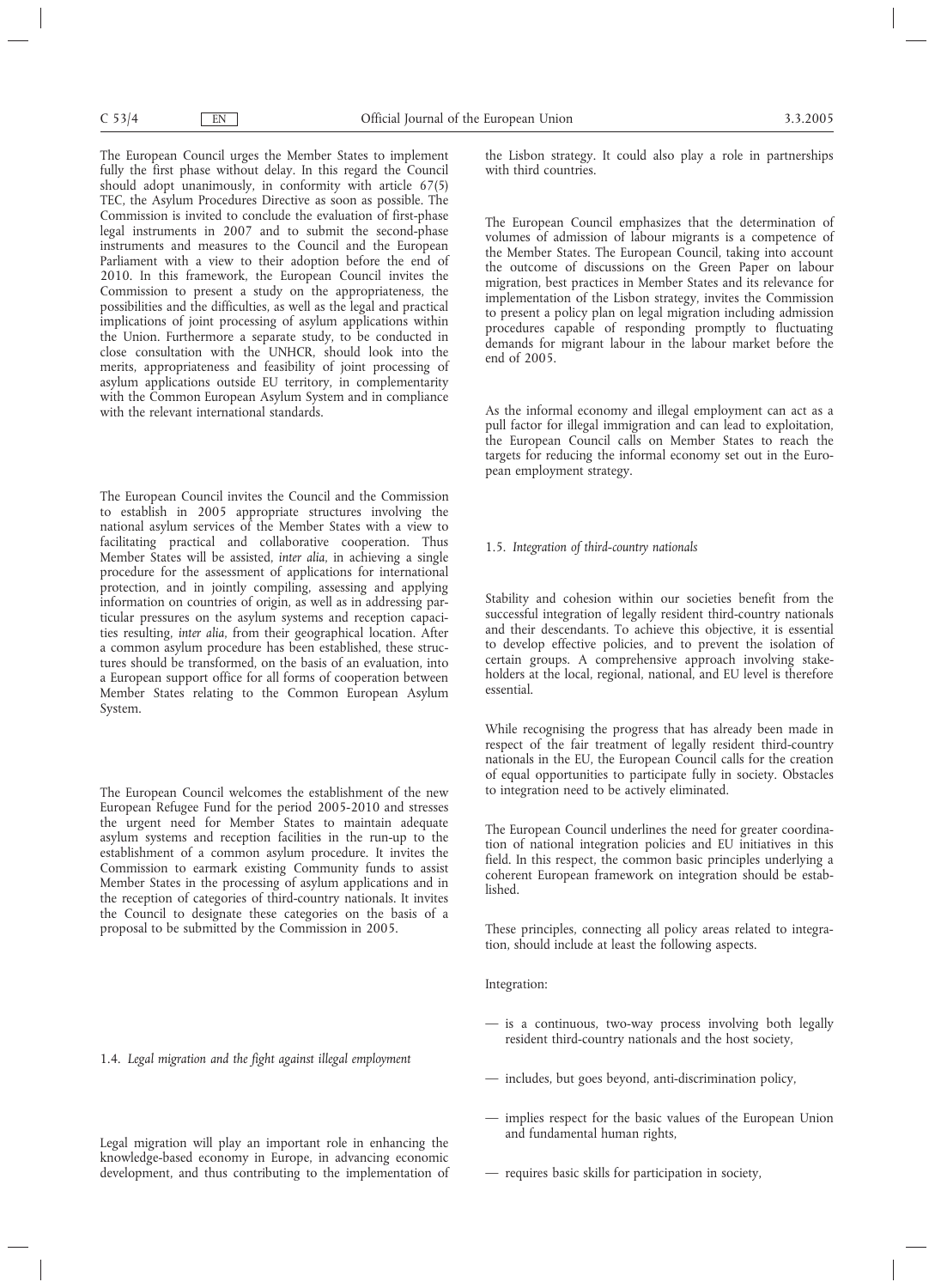- relies on frequent interaction and intercultural dialogue between all members of society within common forums and activities in order to improve mutual understanding,
- extends to a variety of policy areas, including employment and education.

A framework, based on these common basic principles, will form the foundation for future initiatives in the EU, relying on clear goals and means of evaluation. The European Council invites Member States, the Council and the Commission to promote the structural exchange of experience and information on integration, supported by the development of a widely accessible website on the Internet.

1.6. *The external dimension of asylum and migration*

#### 1.6.1. Partnership with third countries

Asylum and migration are by their very nature international issues. EU policy should aim at assisting third countries, in full partnership, using existing Community funds where appropriate, in their efforts to improve their capacity for migration management and refugee protection, prevent and combat illegal immigration, inform on legal channels for migration, resolve refugee situations by providing better access to durable solutions, build border-control capacity, enhance document security and tackle the problem of return.

The European Council recognises that insufficiently managed migration flows can result in humanitarian disasters. It wishes to express its utmost concern about the human tragedies that take place in the Mediterranean as a result of attempts to enter the EU illegally. It calls upon all States to intensify their cooperation in preventing further loss of life.

The European Council calls upon the Council and the Commission to continue the process of fully integrating migration into the EU's existing and future relations with third countries. It invites the Commission to complete the integration of migration into the Country and Regional Strategy Papers for all relevant third countries by the spring of 2005.

The European Council acknowledges the need for the EU to contribute in a spirit of shared responsibility to a more accessible, equitable and effective international protection system in partnership with third countries, and to provide access to protection and durable solutions at the earliest possible stage. Countries in regions of origin and transit will be encouraged in their efforts to strengthen the capacity for the protection of refugees. In this regard the European Council calls upon all third countries to accede and adhere to the Geneva Convention on Refugees.

## 1.6.2. Partnership with countries and regions of origin

The European Council welcomes the Commission Communication on improving access to durable solutions (1) and invites the Commission to develop EU-Regional Protection Programmes in partnership with the third countries concerned and in close consultation and cooperation with UNHCR. These programmes will build on experience gained in pilot protection programmes to be launched before the end of 2005. These programmes will incorporate a variety of relevant instruments, primarily focused on capacity building, and include a joint resettlement programme for Member States willing to participate in such a programme.

Policies which link migration, development cooperation and humanitarian assistance should be coherent and be developed in partnership and dialogue with countries and regions of origin. The European Council welcomes the progress already made, invites the Council to develop these policies, with particular emphasis on root causes, push factors and poverty alleviation, and urges the Commission to present concrete and carefully worked out proposals by the spring of 2005.

## 1.6.3. Partnership with countries and regions of transit

As regards countries of transit, the European Council emphasises the need for intensified cooperation and capacity building, both on the southern and the eastern borders of the EU, to enable these countries better to manage migration and to provide adequate protection for refugees. Support for capacitybuilding in national asylum systems, border control and wider cooperation on migration issues will be provided to those countries that demonstrate a genuine commitment to fulfil their obligations under the Geneva Convention on Refugees.

The proposal for a Regulation establishing a European Neighbourhood and Partnership Instrument (2) provides the strategic framework for intensifying cooperation and dialogue on asylum and migration with neighbouring countries amongst others around the Mediterranean basin, and for initiating new measures. In this connection, the European Council requests a report on progress and achievements before the end of 2005.

<sup>(</sup> 1 ) COM (2004) 410 final.

<sup>(</sup> 2 ) COM (2004) 628 final.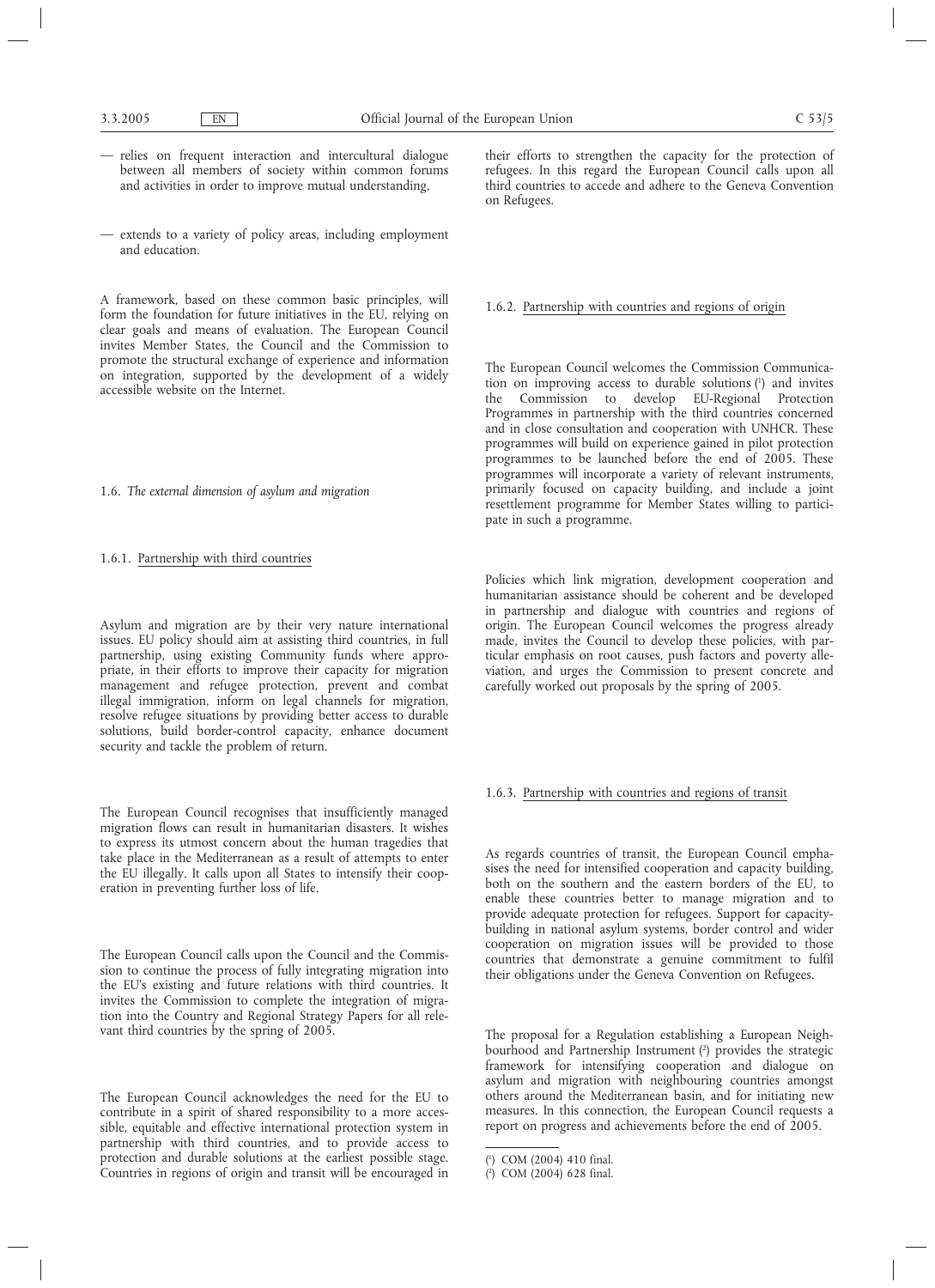## 1.6.4. Return and re-admission policy

Migrants who do not or no longer have the right to stay legally in the EU must return on a voluntary or, if necessary, compulsory basis. The European Council calls for the establishment of an effective removal and repatriation policy based on common standards for persons to be returned in a humane manner and with full respect for their human rights and dignity.

The European Council considers it essential that the Council begins discussions in early 2005 on minimum standards for return procedures including minimum standards to support effective national removal efforts. The proposal should also take into account special concerns with regard to safeguarding public order and security. A coherent approach between return policy and all other aspects of the external relations of the Community with third countries is necessary as is special emphasis on the problem of nationals of such third countries who are not in the possession of passports or other identity documents.

The European Council calls for:

- closer cooperation and mutual technical assistance,
- launching of the preparatory phase of a European return fund,
- common integrated country and region specific return programmes,
- the establishment of a European Return Fund by 2007 taking into account the evaluation of the preparatory phase,
- the timely conclusion of Community readmission agreements,
- the prompt appointment by the Commission of a Special Representative for a common readmission policy.
- 1.7. *Management of migration flows*

# 1.7.1. Border checks and the fight against illegal immigration

The European Council stresses the importance of swift abolition of internal border controls, the further gradual establishment of the integrated management system for external borders and the strengthening of controls at and surveillance of the external borders of the Union. In this respect the need for solidarity and fair sharing of responsibility including its financial implications between the Member States is underlined.

The European Council urges the Council, the Commission and Member States to take all necessary measures to allow the abolition of controls at internal borders as soon as possible, provided all requirements to apply the Schengen acquis have been fulfilled and after the Schengen Information System (SIS II) has become operational in 2007. In order to reach this goal, the evaluation of the implementation of the non SIS II related acquis should start in the first half of 2006.

The European Council welcomes the establishment of the European Agency for the Management of Operational Cooperation at the External Borders, on 1 May 2005. It requests the Commission to submit an evaluation of the Agency to the Council before the end of 2007. The evaluation should contain a review of the tasks of the Agency and an assessment of whether the Agency should concern itself with other aspects of border management, including enhanced cooperation with customs services and other competent authorities for goodsrelated security matters.

The control and surveillance of external borders fall within the sphere of national border authorities. However, in order to support Member States with specific requirements for control and surveillance of long or difficult stretches of external borders, and where Member States are confronted with special and unforeseen circumstances due to exceptional migratory pressures on these borders, the European Council:

- invites the Council to establish teams of national experts that can provide rapid technical and operational assistance to Member States requesting it, following proper risk analysis by the Border Management Agency and acting within its framework, on the basis of a proposal by the Commission on the appropriate powers and funding for such teams, to be submitted in 2005,
- invites the Council and the Commission to establish a Community border management fund by the end of 2006 at the latest,
- invites the Commission to submit, as soon as the abolition of controls at internal borders has been completed, a proposal to supplement the existing Schengen evaluation mechanism with a supervisory mechanism, ensuring full involvement of Member States experts, and including unannounced inspections.

The review of the tasks of the Agency envisaged above and in particular the evaluation of the functioning of the teams of national experts should include the feasibility of the creation of a European system of border guards.

The European Council invites Member States to improve their joint analyses of migratory routes and smuggling and trafficking practices and of criminal networks active in this area, *inter alia* within the framework of the Border Management Agency and in close cooperation with Europol and Eurojust. It also calls on the Council and the Commission to ensure the firm establishment of immigration liaison networks in relevant third countries. In this connection, the European Council welcomes initiatives by Member States for cooperation at sea, on a voluntary basis, notably for rescue operations, in accordance with national and international law, possibly including future cooperation with third countries.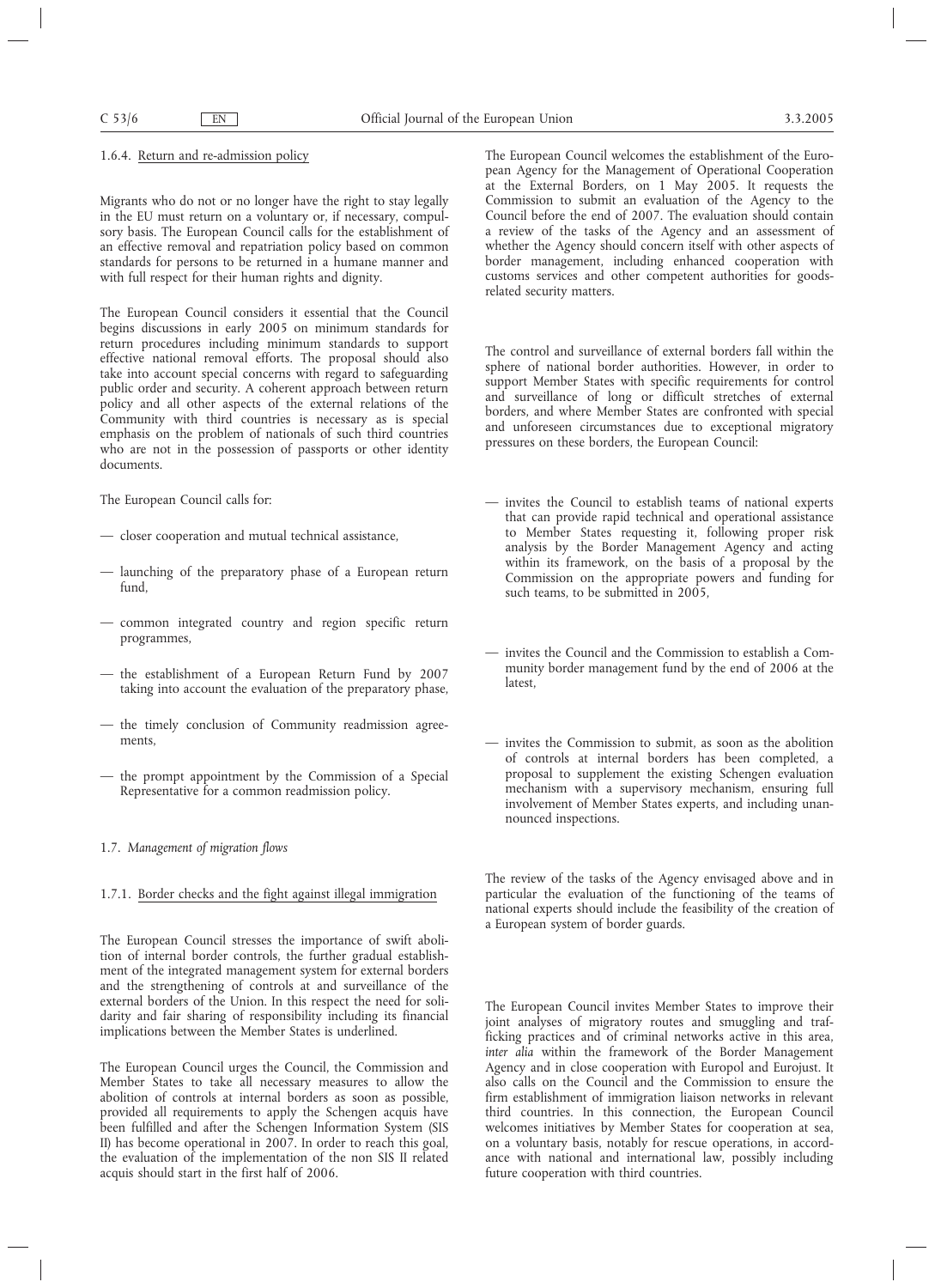With a view to the development of common standards, best practices and mechanisms to prevent and combat trafficking in human beings, the European Council invites the Council and the Commission to develop a plan in 2005.

## 1.7.2. Biometrics and information systems

The management of migration flows, including the fight against illegal immigration should be strengthened by establishing a continuum of security measures that effectively links visa application procedures and entry and exit procedures at external border crossings. Such measures are also of importance for the prevention and control of crime, in particular terrorism. In order to achieve this, a coherent approach and harmonised solutions in the EU on biometric identifiers and data are necessary.

The European Council requests the Council to examine how to maximise the effectiveness and interoperability of EU information systems in tackling illegal immigration and improving border controls as well as the management of these systems on the basis of a communication by the Commission on the interoperability between the Schengen Information System (SIS II), the Visa Information System (VIS) and EURODAC to be released in 2005, taking into account the need to strike the right balance between law enforcement purposes and safeguarding the fundamental rights of individuals.

The European Council invites the Council, the Commission and Member States to continue their efforts to integrate biometric identifiers in travel documents, visa, residence permits, EU citizens' passports and information systems without delay and to prepare for the development of minimum standards for national identity cards, taking into account ICAO standards.

## 1.7.3. Visa policy

The European Council underlines the need for further development of the common visa policy as part of a multi-layered system aimed at facilitating legitimate travel and tackling illegal immigration through further harmonisation of national legislation and handling practices at local consular missions. Common visa offices should be established in the long term, taking into account discussions on the establishment of an European External Action Service. The European Council welcomes initiatives by individual Member States which, on a voluntary basis, cooperate at pooling of staff and means for visa issuance.

The European Council:

- invites the Commission, as a first step, to propose the necessary amendments to further enhance visa policies and to submit in 2005 a proposal on the establishment of common application centres focusing *inter alia* on possible synergies linked with the development of the VIS, to review the Common Consular Instructions and table the appropriate proposal by early 2006 at the latest,
- stresses the importance of swift implementation of the VIS starting with the incorporation of among others alphanumeric data and photographs by the end of 2006 and biometrics by the end of 2007 at the latest,
- invites the Commission to submit without delay the necessary proposal in order to comply with the agreed time frame for implementation of the VIS,
- calls on the Commission to continue its efforts to ensure that the citizens of all Member States can travel without a short-stay visa to all third countries whose nationals can travel to the EU without a visa as soon as possible,
- invites the Council and the Commission to examine, with a view to developing a common approach, whether in the context of the EC readmission policy it would be opportune to facilitate, on a case by case basis, the issuance of shortstay visas to third-country nationals, where possible and on a basis of reciprocity, as part of a real partnership in external relations, including migration-related issues.

#### 2. **Strengthening security**

## 2.1. *Improving the exchange of information*

The European Council is convinced that strengthening freedom, security and justice requires an innovative approach to the cross-border exchange of law-enforcement information. The mere fact that information crosses borders should no longer be relevant.

With effect from 1 January 2008 the exchange of such information should be governed by conditions set out below with regard to the principle of availability, which means that, throughout the Union, a law enforcement officer in one Member State who needs information in order to perform his duties can obtain this from another Member State and that the law enforcement agency in the other Member State which holds this information will make it available for the stated purpose, taking into account the requirement of ongoing investigations in that State.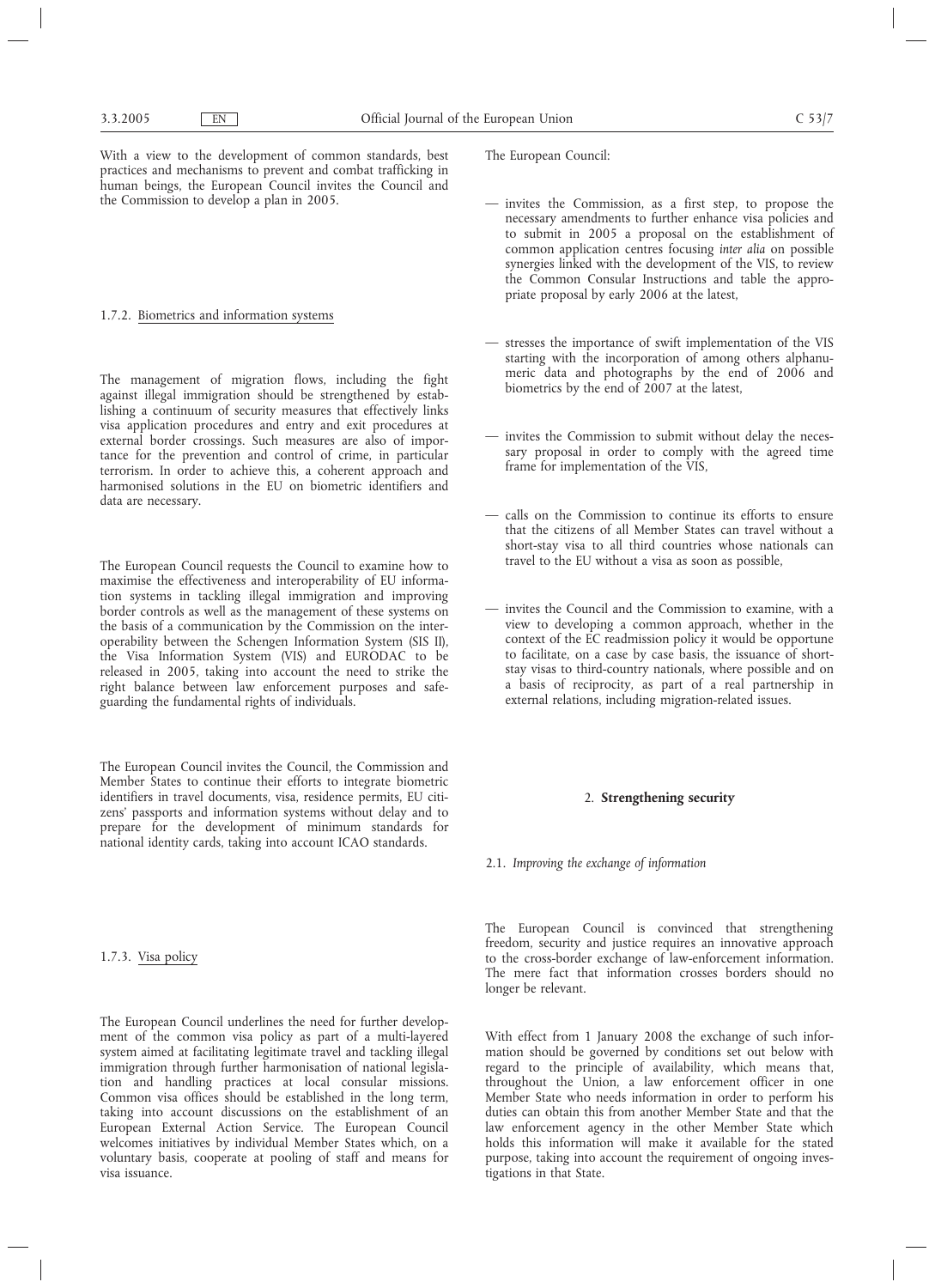Without prejudice to work in progress (1) the Commission is invited to submit proposals by the end of 2005 at the latest for implementation of the principle of availability, in which the following key conditions should be strictly observed:

- the exchange may only take place in order that legal tasks may be performed,
- the integrity of the data to be exchanged must be guaranteed,
- the need to protect sources of information and to secure the confidentiality of the data at all stages of the exchange, and subsequently,
- common standards for access to the data and common technical standards must be applied,
- supervision of respect for data protection, and appropriate control prior to and after the exchange must be ensured,
- individuals must be protected from abuse of data and have the right to seek correction of incorrect data.

The methods of exchange of information should make full use of new technology and must be adapted to each type of information, where appropriate, through reciprocal access to or interoperability of national databases, or direct (on-line) access, including for Europol, to existing central EU databases such as the SIS. New centralised European databases should only be created on the basis of studies that have shown their added value.

## 2.2. *Terrorism*

The European Council underlines that effective prevention and combating of terrorism in full compliance with fundamental rights requires Member States not to confine their activities to maintaining their own security, but to focus also on the security of the Union as a whole.

As a goal this means that Member States:

- use the powers of their intelligence and security services not only to counter threats to their own security, but also, as the case may be, to protect the internal security of the other Member States,
- bring immediately to the attention of the competent authorities of other Member States any information available to their services which concerns threats to the internal security of these other Member States,

— in cases where persons or goods are under surveillance by security services in connection with terrorist threats, ensure that no gaps occur in their surveillance as a result of their crossing a border,

In the short term all the elements of the European Council's declaration of 25 March 2004 and the EU action plan on combating terrorism must continue to be implemented in full, notably that enhanced use of Europol and Eurojust should be made and the EU Counter Terrorism Coordinator is encouraged to promote progress.

In this context the European Council recalls its invitation to the Commission to bring forward a proposal for a common EU approach to the use of passengers data for border and aviation security and other law enforcement purposes (2).

The high level of exchange of information between security services shall be maintained. Nevertheless it should be improved, taking into account the overall principle of availability as described above in paragraph 2.1 and giving particular consideration to the special circumstances that apply to the working methods of security services, e.g. the need to secure the methods of collecting information, the sources of information and the continued confidentiality of the data after the exchange.

With effect from 1 January 2005, SitCen will provide the Council with strategic analysis of the terrorist threat based on intelligence from Member States' intelligence and security services and, where appropriate, on information provided by Europol.

The European Council stresses the importance of measures to combat financing of terrorism. It looks forward to examining the coherent overall approach that will be submitted to it by the Secretary General/High Representative and the Commission at its meeting in December 2004. This strategy should suggest ways to improve the efficiency of existing instruments such as the monitoring of suspicious financial flows and the freezing of assets and propose new tools in respect of cash transactions and the institutions involved in them

The Commission is invited to make proposals aimed at improving the security of the storage and transport of explosives as well as at ensuring traceability of industrial and chemical precursors.

<sup>(</sup> 1 ) The Draft framework decision on simplifying the exchange of information and intelligence between law enforcement authorities of the Member States of the European Union, inparticular as regards serious offences including terrorist acts, doc. COM(2004) 221 final.

<sup>(</sup> 2 ) Declaration on Combating terrorism adopted on 25 March 2004, doc. 7906/04, point 6.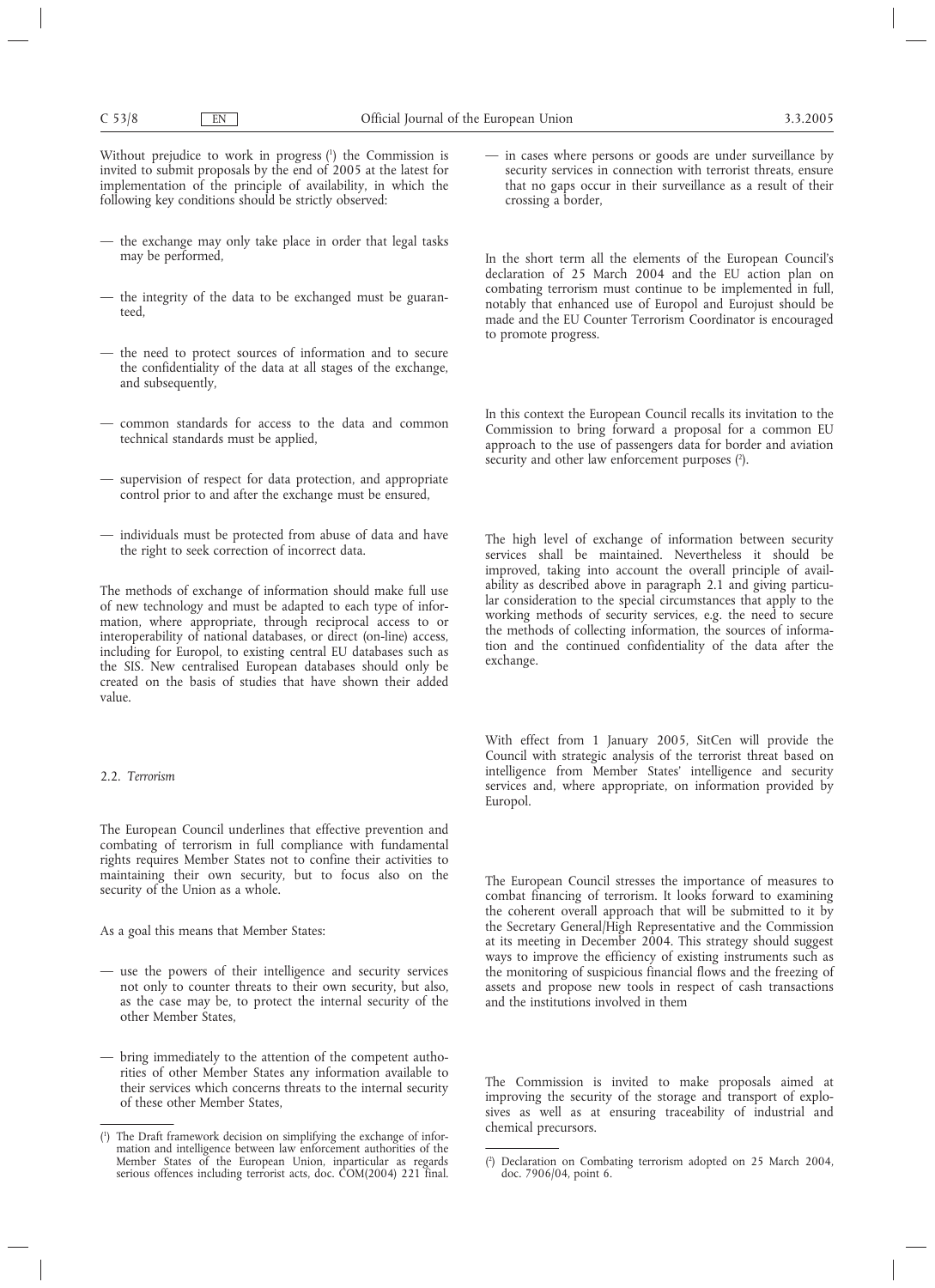The European Council also stresses the need to ensure adequate protection and assistance to victims of terrorism.

The Council should, by the end of 2005, develop a long-term strategy to address the factors which contribute to radicalisation and recruitment for terrorist activities.

All the instruments available to the European Union should be used in a consistent manner so that the key concern — the fight against terrorism — is fully addressed. To that end the JHA Ministers within the Council should have the leading role, taking into account the task of the General Affairs and External Relations Council. The Commission should review Community legislation in sufficient time to be able to adapt it in parallel with measures to be adopted in order to combat terrorism.

The European Union will further strengthen its efforts being directed, in the external dimension of the area of freedom, security and justice, towards the fight against terrorism. In this context, the Council is invited to set up in conjunction with Europol and the European Border Agency a network of national experts on preventing and combating terrorism and on border control, who will be available to respond to requests from third countries for technical assistance in the training and instruction of their authorities.

The European Council urges the Commission to increase the funding for counter-terrorism related capacity-building projects in third countries and to ensure it has the necessary expertise to implement such projects effectively. The Council also calls on the Commission to ensure that, in the proposed revision of the existing instruments governing external assistance, appropriate provisions are made to enable rapid, flexible and targeted counter-terrorist assistance.

— ratifying and effectively implementing the necessary legal instruments by the end of  $2004$  ( $\degree$ ),

- providing all necessary high quality information to Europol in good time,
- encouraging good cooperation between their competent national authorities and Europol.

With effect from 1 January 2006, Europol must have replaced its 'crime situation reports' by yearly 'threat assessments' on serious forms of organised crime, based on information provided by the Member States and input from Eurojust and the Police Chiefs Task Force. The Council should use these analyses to establish yearly strategic priorities, which will serve as guidelines for further action. This should be the next step towards the goal of setting up and implementing a methodology for intelligence-led law enforcement at EU level.

Europol should be designated by Member States as central office of the Union for euro counterfeits within the meaning of the Geneva Convention of 1929.

The Council should adopt the European law on Europol, provided for in Article III-276 of the Constitutional Treaty, as soon as possible after the entry into force of the Constitutional Treaty and no later than 1 January 2008, taking account of all tasks conferred upon to Europol.

Until that time, Europol must improve its functioning by making full use of the cooperation agreement with Eurojust. Europol and Eurojust should report annually to the Council on their common experiences and about specific results. Furthermore Europol and Eurojust should encourage the use of and their participation in Member States' joint investigation teams.

2.3. *Police cooperation*

The effective combating of cross-border organised and other serious crime and terrorism requires intensified practical cooperation between police and customs authorities of Member States and with Europol and better use of existing instruments in this field.

Experience in the Member States with the use of joint investigation teams is limited. With a view to encouraging the use of such teams and exchanging experiences on best practice, each Member State should designate a national expert.

The European Council urges the Member States to enable Europol in cooperation with Eurojust to play a key role in the fight against serious cross-border (organised) crime and terrorism by:

<sup>(</sup> 1 ) Europol Protocols: the Protocol amending Article 2 and the Annex to the Europol Convention of 30 November 2000, OJ C 358 13.12.2000, p. 1, the Protocol on the privileges and immunities of Europol, the members of its organs, its Deputy Directors and its members of 28 November 2002 OJ C 312, 16.12.2002, p. 1 and the Protocol amending the Europol Convention of 27 November 2003, OJ C 2, 6.1.2004, p. 3. The Convention of 29 May 2000 on mutual assistance in criminal matters between the Member States, OJ C 197, 12.7.2000, p. 1 and its accompanying Protocol of 16 October 2001 OJ C 326, 21.11.2001, p. 2 and Framework Decision  $2002/465$  JHA of 13 June  $2002$  on Joint Investigation Teams, OJ L 162, 20.6.2002, p. 1.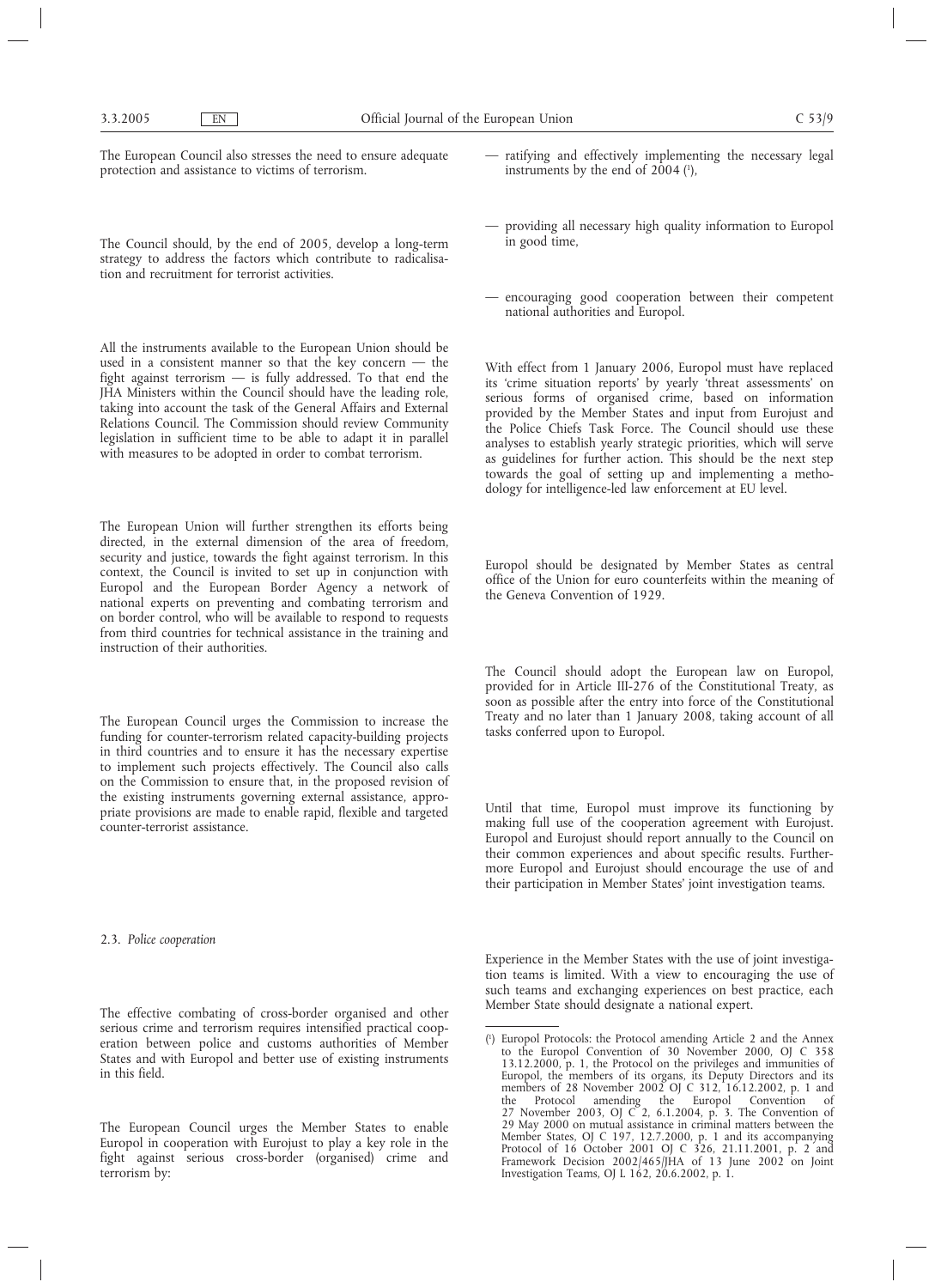The Council should develop cross-border police and customs cooperation on the basis of common principles. It invites the Commission to bring forward proposals to further develop the Schengen-acquis in respect of cross border operational police cooperation.

Member States should engage in improving the quality of their law enforcement data with the assistance of Europol. Furthermore, Europol should advise the Council on ways to improve the data. The Europol information system should be up and running without delay.

The Council is invited to encourage the exchange of best practice on investigative techniques as a first step to the development of common investigative techniques, envisaged in Article III-257 of the Constitutional Treaty, in particular in the areas of forensic investigations and information technology security.

Police cooperation between Member States is made more efficient and effective in a number of cases by facilitating cooperation on specified themes between the Member States concerned, where appropriate by establishing joint investigation teams and, where necessary, supported by Europol and Eurojust. In specific border areas, closer cooperation and better coordination is the only way to deal with crime and threats to public security and national safety.

Strengthening police cooperation requires focused attention on mutual trust and confidence-building. In an enlarged European Union, an explicit effort should be made to improve the understanding of the working of Member States' legal systems and organisations. The Council and the Member States should develop by the end of 2005 in cooperation with CEPOL standards and modules for training courses for national police officers with regard to practical aspects of EU law enforcement cooperation.

The Commission is invited to develop, in close cooperation with CEPOL and by the end of 2005, systematic exchange programmes for police authorities aimed at achieving better understanding of the working of Member States' legal systems and organisations.

Finally experience with external police operations should also be taken into account with a view to improving internal security of the European Union.

2.4. *Management of crises within the European Union with crossborder effects*

On 12 December 2003 the European Council adopted the European security strategy, which outlines global challenges, key threats, strategic objectives and policy implications for a secure Europe in a better world. An essential complement thereof is providing internal security within the European Union, with particular reference to possible major internal crises with cross-border effects affecting our citizens, vital infrastructure and public order and security. Only then can optimum protection be provided to European citizens and vital infrastructure for instance in the event of a CBRN accident.

Effective management of cross-border crises within the EU requires not only strengthening of current actions on civil protection and vital infrastructure but also addressing effectively the public order and security aspects of such crises and coordination between these areas.

Therefore the European Council calls for the Council and the Commission to set up within their existing structures, while fully respecting national competences, integrated and coordinated EU crisis-management arrangements for crises with cross-border effects within the EU, to be implemented at the latest by 1 July 2006. These arrangements should at least address the following issues: further assessment of Member States' capabilities, stockpiling, training, joint exercises and operational plans for civilian crisis management

2.5. *Operational cooperation*

Coordination of operational activities by law enforcement agencies and other agencies in all parts of the area of freedom, security and justice, and monitoring of the strategic priorities set by the Council, must be ensured.

To that end, the Council is invited to prepare for the setting up of the Committee on Internal Security, envisaged in Article III-261 of the Constitutional Treaty, in particular by determining its field of activity, tasks, competences and composition, with a view to its establishment as soon as possible after the Constitutional Treaty has entered into force.

To gain practical experience with coordination in the meantime, the Council is invited to organise a joint meeting every six months between the chairpersons of the Strategic Committee on Immigration, Frontiers and Asylum (SCIFA) and the Article 36 Committee (CATS) and representatives of the Commission, Europol, Eurojust, the EBA, the Police Chiefs' Task Force, and the SitCEN.

## 2.6. *Crime prevention*

Crime prevention is an indispensable part of the work to create an area of freedom, security and justice. The Union therefore needs an effective tool to support the efforts of Member States in preventing crime. To that end, the European Crime Prevention Network should be professionalised and strengthened. Since the scope of prevention is very wide, it is essential to focus on measures and priorities that are most beneficial to Member States. The European Crime Prevention Network should provide expertise and knowledge to the Council and the Commission in developing effective crime prevention policies.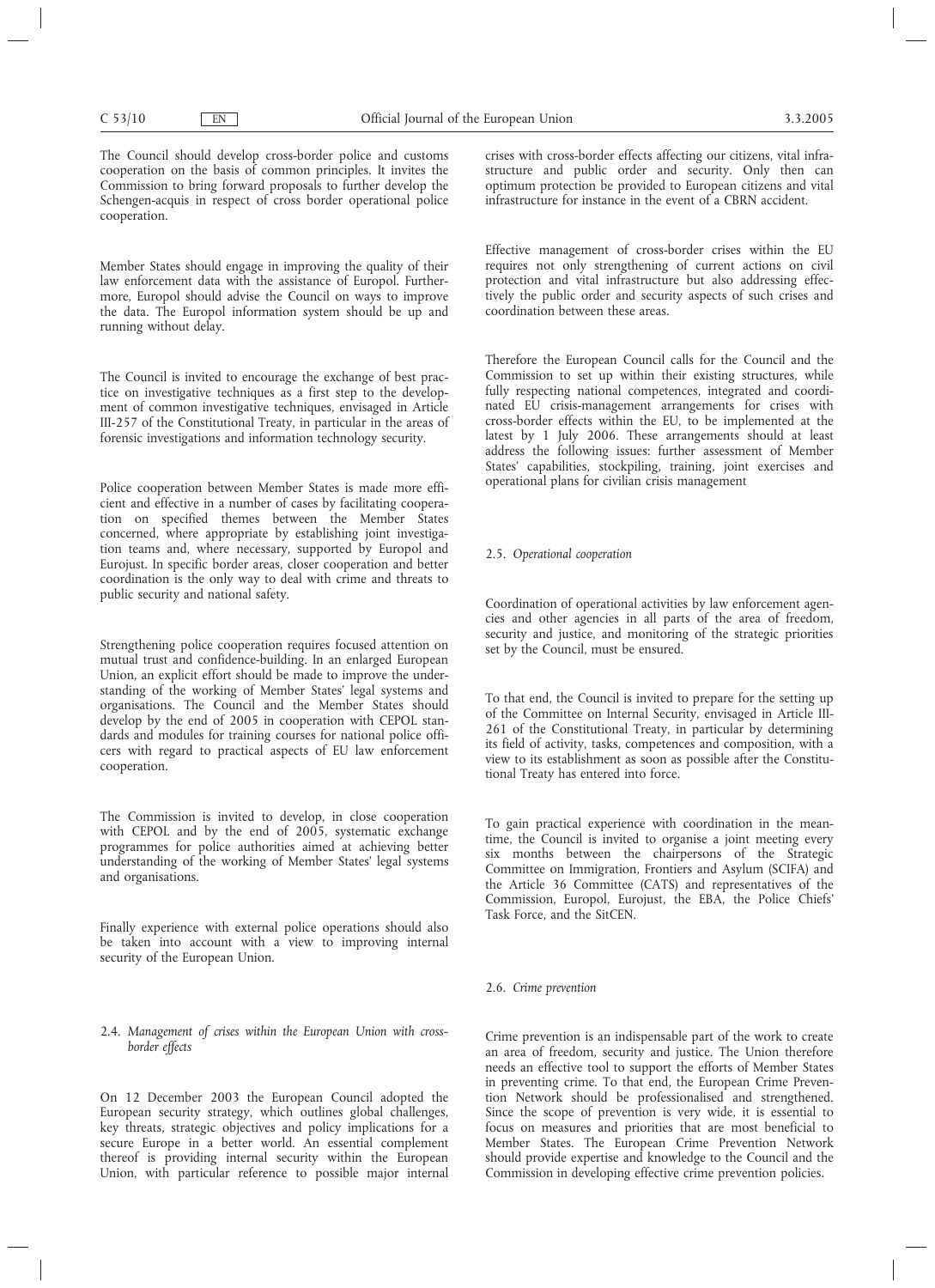In this respect the European Council welcomes the initiative of the Commission to establish European instruments for collecting, analysing and comparing information on crime and victimisation and their respective trends in Member States, using national statistics and other sources of information as agreed indicators. Eurostat should be tasked with the definition of such data and its collection from the Member States.

It is important to protect public organisations and private companies from organised crime through administrative and other measures. Particular attention should be given to systematic investigations of property holdings as a tool in the fight against organised crime. Private/public partnership is an essential tool. The Commission is invited to present proposals to this effect in 2006.

## 2.7. *Organised crime and corruption*

The European Council welcomes the development of a strategic concept with regard to tackling cross-border organised crime at EU-level and asks the Council and the Commission to develop this concept further and make it operational, in conjunction with other partners such as Europol, Eurojust, the Police Chiefs Task Force, EUCPN and CEPOL. In this connection, issues relating to corruption and its links with organised crime should be examined.

## 2.8. *European strategy on drugs*

The European Council underlines the importance of addressing the drugs problem in a comprehensive, balanced and multidisciplinary approach between the policy of prevention, assistance and rehabilitation of drug dependence, the policy of combating illegal drug trafficking and precursors and money laundering, and the strengthening of international cooperation.

The European Strategy on Drugs 2005-2012 will be added to the programme after its adoption by the European Council in December 2004.

# 3. **Strengthening justice**

The European Council underlines the need further to enhance work on the creation of a Europe for citizens and the essential role that the setting up of a European Area for Justice will play in this respect. A number of measures have already been carried out. Further efforts should be made to facilitate access to justice and judicial cooperation as well as the full employment of mutual recognition. It is of particular importance that borders between countries in Europe no longer constitute an obstacle to the settlement of civil law matters or to the bringing of court proceedings and the enforcement of decisions in civil matters.

## 3.1. *European Court of Justice*

The European Council underlines the importance of the European Court of Justice in the relatively new area of freedom, security and justice and is satisfied that the Constitutional Treaty greatly increases the powers of the European Court of Justice in that area.

To ensure, both for European citizens and for the functioning of the area of freedom, security and justice, that questions on points of law brought before the Court are answered quickly, it is necessary to enable the Court to respond quickly as required by Article III-369 of the Constitutional Treaty.

In this context and with the Constitutional Treaty in prospect, thought should be given to creating a solution for the speedy and appropriate handling of requests for preliminary rulings concerning the area of freedom, security and justice, where appropriate, by amending the Statutes of the Court. The Commission is invited to bring forward — after consultation of the Court of Justice — a proposal to that effect.

3.2. *Confidence-building and mutual trust*

Judicial cooperation both in criminal and civil matters could be further enhanced by strengthening mutual trust and by progressive development of a European judicial culture based on diversity of the legal systems of the Member States and unity through European law. In an enlarged European Union, mutual confidence shall be based on the certainty that all European citizens have access to a judicial system meeting high standards of quality. In order to facilitate full implementation of the principle of mutual recognition, a system providing for objective and impartial evaluation of the implementation of EU policies in the field of justice, while fully respecting the independence of the judiciary and consistent with all the existing European mechanisms, must be established.

Strengthening mutual confidence requires an explicit effort to improve mutual understanding among judicial authorities and different legal systems. In this regard, networks of judicial organisations and institutions, such as the network of the Councils for the Judiciary, the European Network of Supreme Courts and the European Judicial Training Network, should be supported by the Union.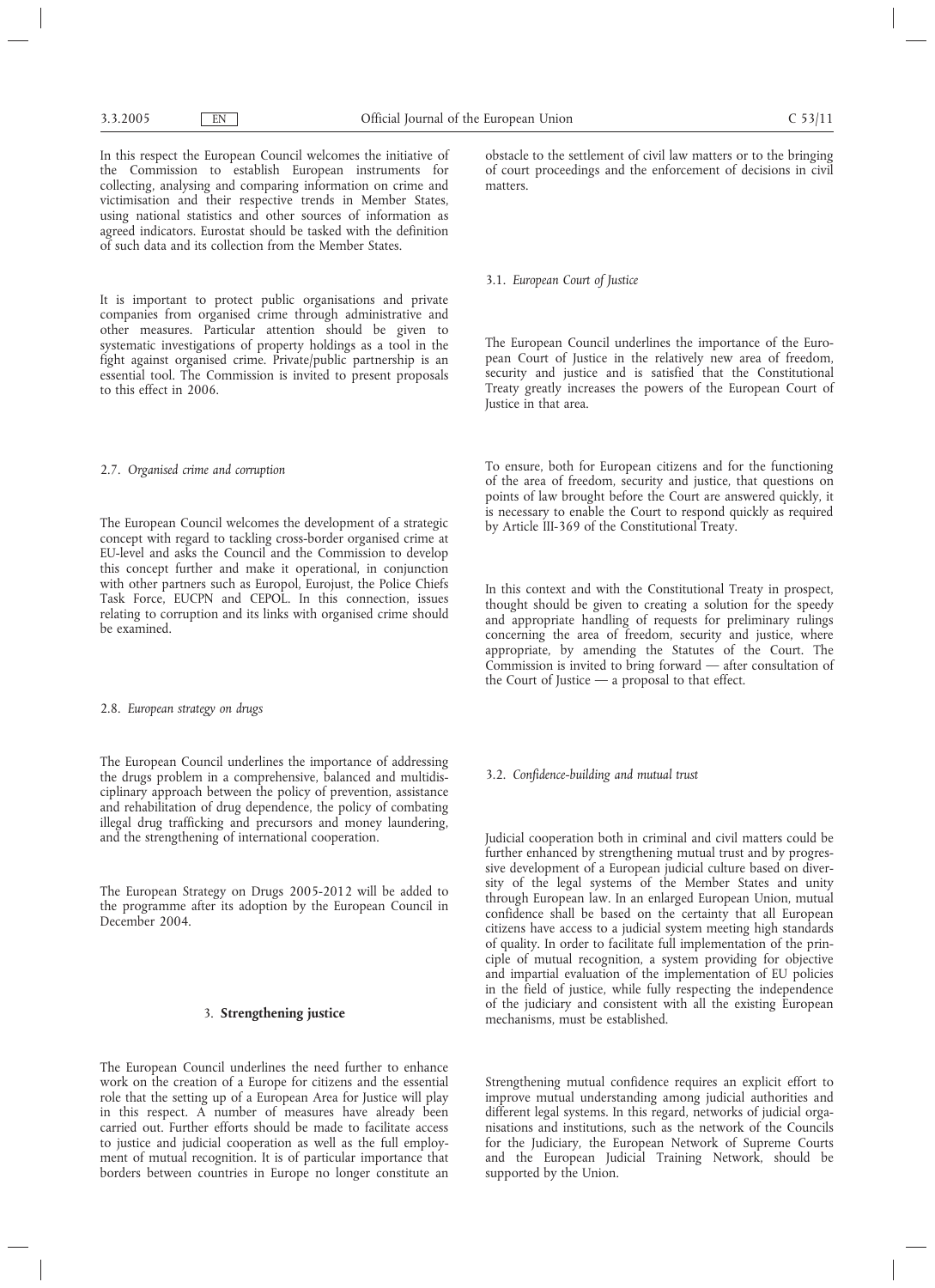Exchange programmes for judicial authorities will facilitate cooperation and help develop mutual trust. An EU component should be systematically included in the training of judicial authorities. The Commission is invited to prepare as soon as possible a proposal aimed at creating, from the existing structures, an effective European training network for judicial authorities for both civil and criminal matters, as envisaged by Articles III-269 and III-270 of the Constitutional Treaty.

3.3. *Judicial cooperation in criminal matters*

Improvement should be sought through reducing existing legal obstacles and strengthening the coordination of investigations. With a view to increasing the efficiency of prosecutions, while guaranteeing the proper administration of justice, particular attention should be given to possibilities of concentrating the prosecution in cross-border multilateral cases in one Member State. Further development of judicial cooperation in criminal matters is essential to provide for an adequate follow up to investigations of law enforcement authorities of the Member States and Europol.

The European Council recalls in this context the need to ratify and implement effectively — without delay — the legal instruments to improve judicial cooperation in criminal matters, as referred to already in the paragraph on police cooperation.

## 3.3.1. Mutual recognition

The comprehensive programme of measures to implement the principle of mutual recognition of judicial decisions in criminal matters, which encompasses judicial decisions in all phases of criminal procedures or otherwise relevant to such procedures, such as the gathering and admissibility of evidence, conflicts of jurisdiction and the ne bis in idem principle and the execution of final sentences of imprisonment or other (alternative) sanctions (1 ), should be completed and further attention should be given to additional proposals in that context.

The further realisation of mutual recognition as the cornerstone of judicial cooperation implies the development of equivalent standards for procedural rights in criminal proceedings, based on studies of the existing level of safeguards in Member States and with due respect for their legal traditions. In this context, the draft Framework Decision on certain procedural rights in criminal proceedings throughout the European Union should be adopted by the end of 2005.

The Council should adopt by the end of 2005 the Framework Decision on the European Evidence Warrant (2). The Commission is invited to present its proposals on enhancing the exchange of information from national records of convictions and disqualifications, in particular of sex offenders, by December 2004 with a view to their adoption by the Council by the end of 2005. This should be followed in March 2005 by a further proposal on a computerised system of exchange of information.

#### 3.3.2. Approximation of law

The European Council recalls that the establishment of minimum rules concerning aspects of procedural law is envisaged by the treaties in order to facilitate mutual recognition of judgments and judicial decisions and police and judicial cooperation in criminal matters having a cross-border dimension. The approximation of substantive criminal law serves the same purposes and concerns areas of particular serious crime with cross border dimensions. Priority should be given to areas of crime that are specifically mentioned in the treaties.

To ensure more effective implementation within national systems, JHA Ministers should be responsible within the Council for defining criminal offences and determining penalties in general.

## 3.3.3. Eurojust

Effective combating of cross-border organised and other serious crime and terrorism requires the cooperation and coordination of investigations and, where possible, concentrated prosecutions by Eurojust, in cooperation with Europol.

The European Council urges the Member States to enable Eurojust to perform its tasks by:

- effectively implementing the Council Decision on Eurojust by the end of 2004 (<sup>3</sup>) with special attention to the judicial powers to be conferred upon their national members, and
- ensuring full cooperation between their competent national authorities and Eurojust.

The Council should adopt on the basis of a proposal of the Commission the European law on Eurojust, provided for in Article III-273 of the Constitutional Treaty, after the entry into force of the Constitutional Treaty but no later than 1 January 2008, taking account of all tasks referred to Eurojust.

<sup>(</sup> 2 ) COM(2003) 688.

<sup>(</sup> 3 ) OJ L 63, 6.3.2002, pages 1-3.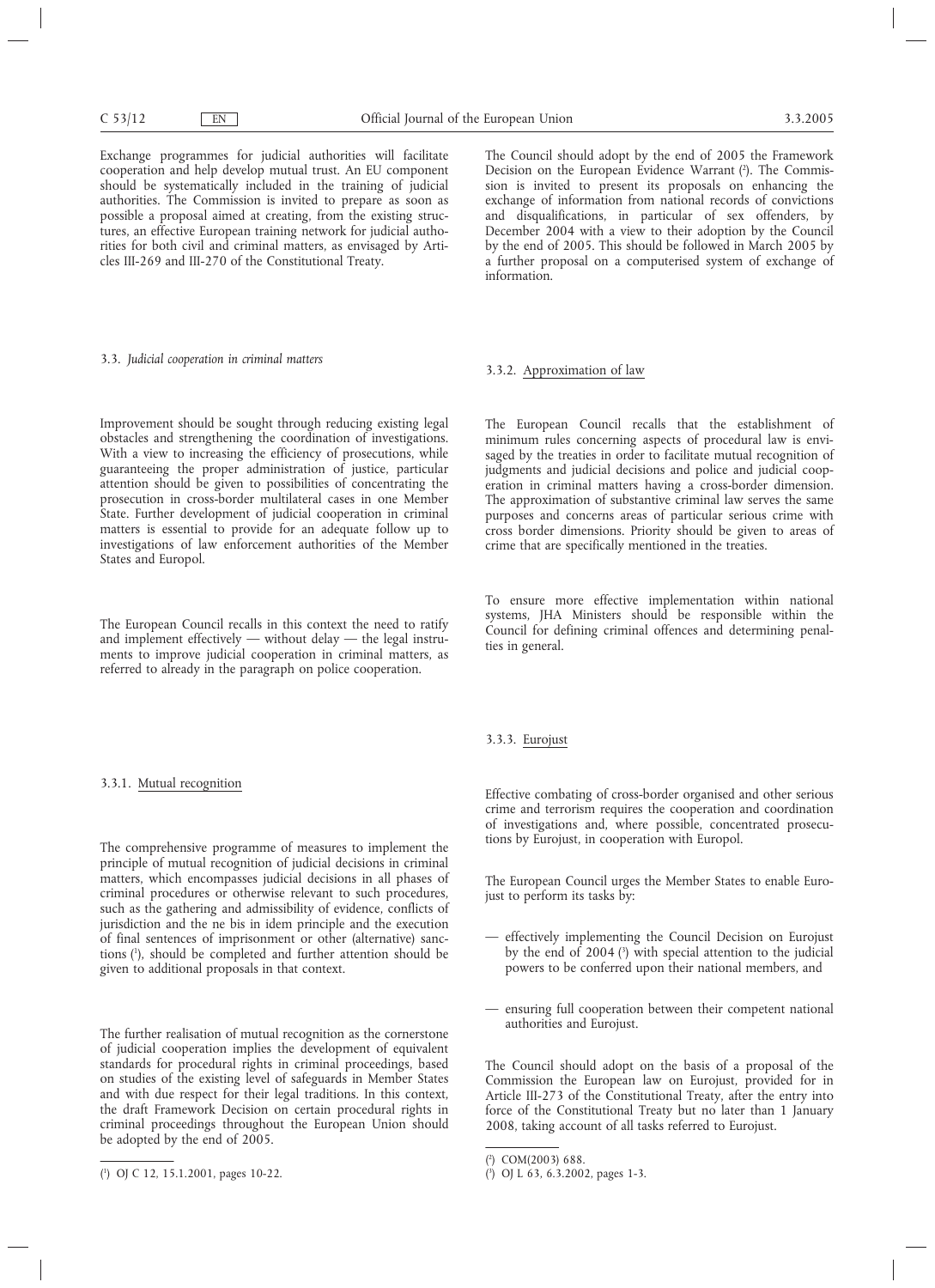Until that time, Eurojust will improve its functioning by focusing on coordination of multilateral, serious and complex cases. Eurojust should include in its annual report to the Council the results and the quality of its cooperation with the Member States. Eurojust should make maximum use of the cooperation agreement with Europol and should continue cooperation with the European Judicial Network and other relevant partners.

The European Council invites the Council to consider the further development of Eurojust, on the basis of a proposal from the Commission.

3.4. *Judicial cooperation in civil matters*

## 3.4.1. Facilitating civil law procedure across borders

Civil law, including family law, concerns citizens in their everyday lives. The European Council therefore attaches great importance to the continued development of judicial cooperation in civil matters and full completion of the programme of mutual recognition adopted in 2000. The main policy objective in this area is that borders between countries in Europe should no longer constitute an obstacle to the settlement of civil law matters or to the bringing of court proceedings and the enforcement of decisions in civil matters.

#### 3.4.2. Mutual recognition of decisions

Mutual recognition of decisions is an effective means of protecting citizens' rights and securing the enforcement of such rights across European borders.

Continued implementation of the programme of measures on mutual recognition (1 ) must therefore be a main priority in the coming years to ensure its completion by 2011. Work concerning the following projects should be actively pursued: the conflict of laws regarding non-contractual obligations ('Rome II') and contractual obligations ('Rome I'), a European Payment Order and instruments concerning alternative dispute resolution and concerning small claims. In timing the completion of these projects, due regard should be given to current work in related areas.

The effectiveness of existing instruments on mutual recognition should be increased by standardising procedures and documents and developing minimum standards for aspects of procedural law, such as the service of judicial and extra-judicial documents, the commencement of proceedings, enforcement of judgments and transparency of costs.

Regarding family and succession law, the Commission is invited to submit the following proposals:

- a draft instrument on the recognition and enforcement of decisions on maintenance, including precautionary measures and provisional enforcement in 2005,
- a green paper on the conflict of laws in matters of succession, including the question of jurisdiction, mutual recognition and enforcement of decisions in this area, a European certificate of inheritance and a mechanism allowing precise knowledge of the existence of last wills and testaments of residents of European Union in 2005, and
- a green paper on the conflict of laws in matters concerning matrimonial property regimes, including the question of jurisdiction and mutual recognition in 2006,
- a green paper on the conflict of laws in matters relating to divorce (Rome III) in 2005.

Instruments in these areas should be completed by 2011. Such instruments should cover matters of private international law and should not be based on harmonised concepts of 'family', 'marriage', or other. Rules of uniform substantive law should only be introduced as an accompanying measure, whenever necessary to effect mutual recognition of decisions or to improve judicial cooperation in civil matters.

Implementation of the programme of mutual recognition should be accompanied by a careful review of the operation of instruments that have recently been adopted. The outcome of such reviews should provide the necessary input for the preparation of new measures.

#### 3.4.3. Enhancing cooperation

With a view to achieving smooth operation of instruments involving cooperation of judicial or other bodies, Member States should be required to designate liaison judges or other competent authorities based in their own country. Where appropriate they could use their national contact point within the European Judicial Network in civil matters. The Commission is invited to organise EU workshops on the application of EU law and promote cooperation between members of the legal professions (such as bailiffs and notaries public) with a view to establishing best practice.